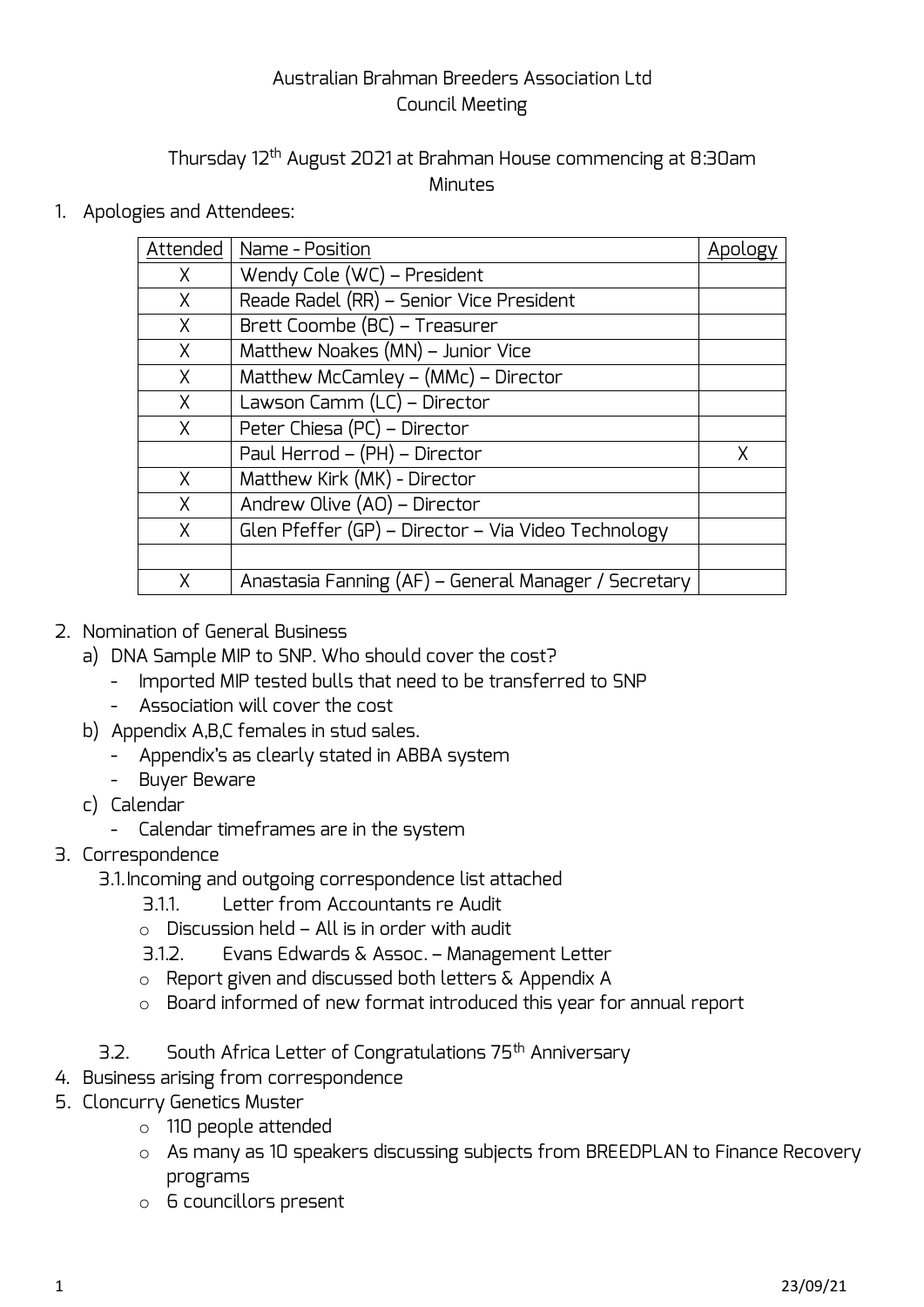- 6. Clermont Feature Show
	- o Judge Brett Kinnon with Associate Luke Kinnon
	- o 55 Head competed
	- o Raglan Mr Viscount as Grand Champion
	- o Raglan Madalyn as Grand and Interbreed Female
- 7. Gympie Female Sale
	- o Catalogued 79 Head
	- o Top \$50,000 Warraka Kerri 3294 (PS)
	- $\circ$  54 Grey Average \$11,028
	- $\circ$  22 Red Average \$5523
	- o Sold 76 from 77 Presented Average \$9434
- 8. RBWS 20<sup>th</sup> July 2021 Meeting
	- o 910 head lotted
	- $\circ$  Reds 386, Greys 523
	- o 196 Vendors
	- o Upset price \$3500
	- 8.1.Johnes & Liver Fluke Testing for Western Australia
		- o WA Eligible will not be included into the catalogue
		- o Add to Vendor list \*Check Test Completed
	- 8.2. Sunday function
		- o Sunday function to be held at CQLX in the same form as 2020
		- $\circ$  Burgers with a bar available
- 9. Gold City 3<sup>rd</sup> August 2021 Meeting
	- o 220 head catalogued
	- $\circ$  104 reds, 116 greys
	- o 46 Vendors
	- o Upset price \$4000
	- o Function Thursday night:
- 10. Junior Beef Show Rockhampton 2021
	- o 103 Attendees
	- o Representatives from SQ, NSW and NQ
	- o Need more helpers, some young ones were helpful
	- o CQ Carcase Classic vendors donated \$11,579 to Junior Beef for future events
- 11. BEEF 2021

## 11.1.Judging

- o 175 head judged. Exhibitors group went on to receive Interbreed Champion Group
- 11.2. Housing of Cattle
	- o Led cattle area worked very well
- 11.3. Reception area and penned section
	- o BEEF 2021 was a great event
	- o While there were some questions about whether what was in place was actually suitable. Those that were a part of it felt it was excellent with bulls and semen being sold during the week and many good discussions about genetics were had.
	- o 75th Anniversary Dinner, Tuesday 4th of May 2021
- 12. Introducing females into the system without breedings
	- 12.1. Females: Introducing Commercial females into grading up process.
		- To be eligible females must complete the following: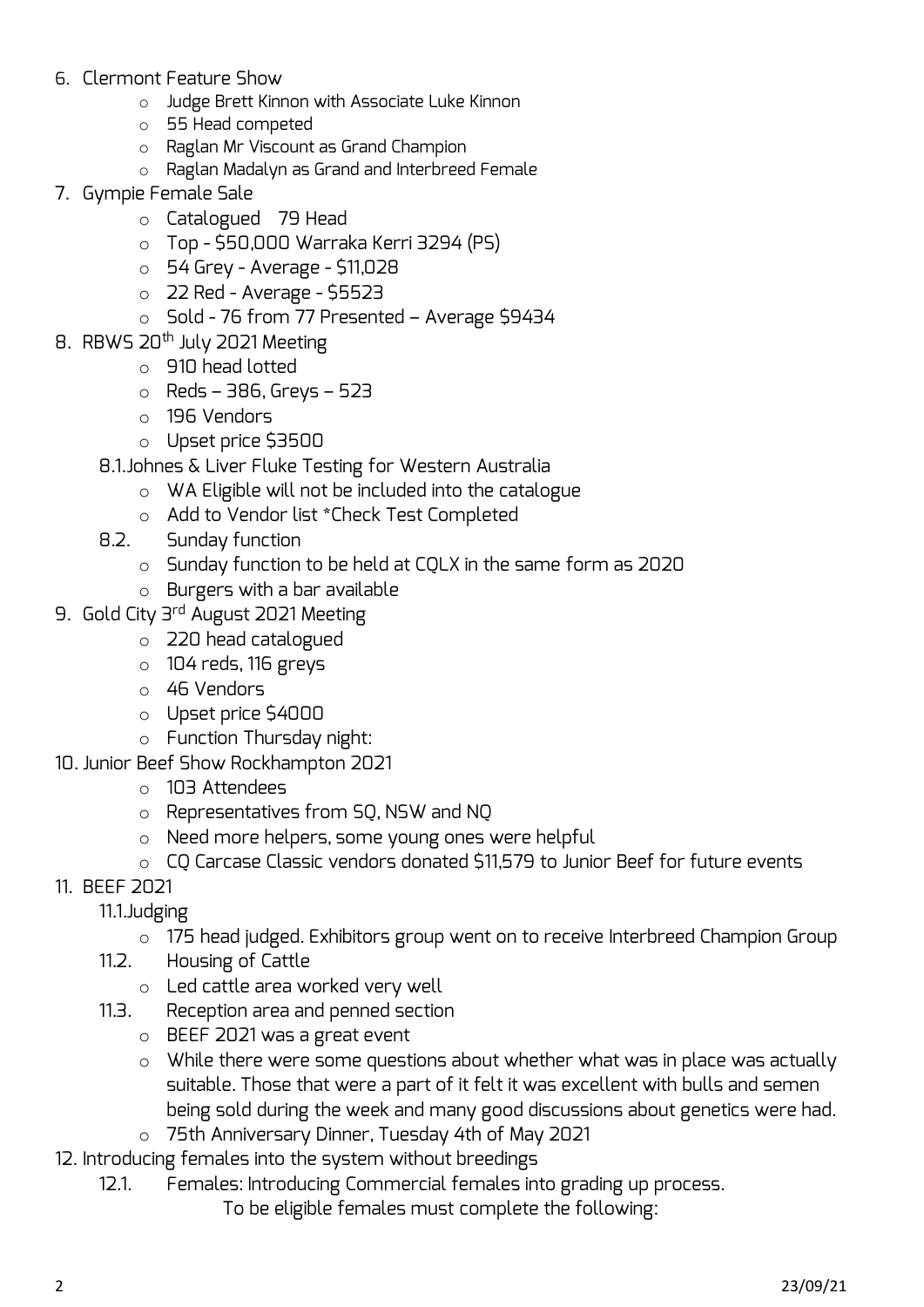- 1. 90% Breed DNA Test
- 2. Brahman Bundle completed:
	- o Including DNA Sire Verification
	- o Including Pompes Testing Result
- 3. Female fee at normal rate
- 4. If above completed the regular ABBA age related registration fee is payable

5. Female from Non-Member can have prefix of the owner to register. Animals need to be registered with ABBA.

Should these steps be completed the female would be introduced as an Appendix C. These animals' *female only progeny* would be an Appendix D.

12.2. Pregnancy testing of females at shows

Motion to be amended:

Pregnancy Testing of show females can be completed at property of origin. If there is a positive test certificate, with a confirmed age of pregnancy, completed by a registered Australian Veterinarian, two weeks prior to show. Certificate to be emailed to ABBA office. Applies to Royal and Feature Shows for that year.

- 12.3. Commercial Female Sale
	- o Sale cancelled due to a lack of numbers. Those that nominated sold their cattle the next day and they sold very well
	- o Jim Bauer, Elanora Park, sold 10 PTIC Poll females for 643.2c /kg to return \$2960. He sold a further 11 PTIC heifers for 642.2c /kg to \$2940.
	- o Wendy Eastaugh and Jeff Mitchell, Byee Bos Indicus, sold 8 PTIC heifers for 558.8c /kg to return \$2875. Also offered on the same day were 9 PTIC heifers for 496c /kg to return \$2600.
	- o August Auctions Plus
	- o Wendy Eastaugh and Jeff Mitchell, Byee Bos Indicus, sold 8 red heifers, listed as commercial but could be registered, forward in calf to return \$3100.
	- o Montrose Grazing Company, Trevor & Lyn Pullen, "Montrose" Marlborough, Sold 96 quality EU Grey Brahman Weaner Steers. Topping at 600c/kg to average 582c/kg, weighing 273kg to return \$1,588 per head through agent Brian Dawson Auctions.

## 13. Poll Testing

- o The Neogen Poll Test continues to be investigated and improved with Karen from Neogen working with David Johnston updating any NoResults previously found before the SnP was updated. Individual sires are being investigated such as Moreno Mr Poll Kyros (PS).
- o David and Karen believe there is a mutant gene that is limiting the results during testing for Kyros.
- o Of course the sire's genotype is only half the picture it would be good to genotype the dams to complete the analysis.
- o Ben Hayes would like to investigate Poll data Further to follow up
- 14. Live Export Cost Recovery Update QLEA Meeting 25/06/21
	- o Greg Pankhurst started by thanking the 5 agents and ABBA who have contributed funds towards putting information together to gather the true facts of costs for operators and industry. It would not be possible without this support.
	- o Live Export numbers are strong and the markets remain strong.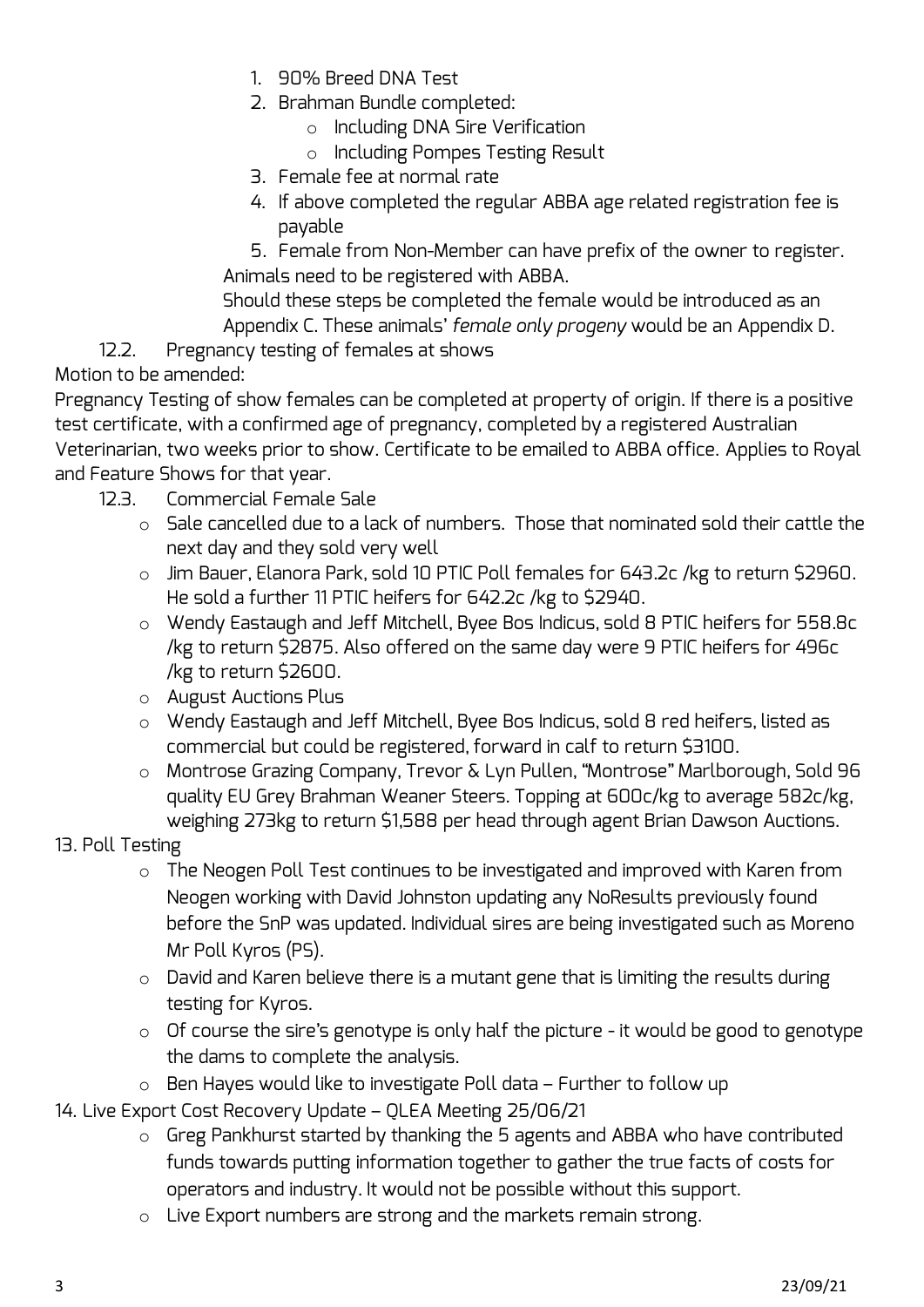- o No of cattle exported:
	- 2019 425,000
	- 2020 220,000
	- 2021 110,000 YTD to the end of May
- o 440,000 Head of export across all sectors (Horse, sheep, chickens, cattle etc)
- o A company is being engaged to analyse the true figures of the Live Export businesses involved over '20 –'21, '21 – '22.
- o The increase in fees will begin on the 1st of July 2021.
- 15. \$100 Calf recording fee over 18 months
	- o Amnesty of fees at 01/01/2022 to 28/02/2022
- 16. BREEDPLAN
	- 16.1. Review BC and GP
		- o BC spoke to major BREEDPLAN members in the breed regarding review and Multibreed.
		- o A discussion was held with Russell Barnett
	- 16.2. Review & Multi Breed
		- o Discussion, we told Russell we are not happy with the combination for multi-breed
		- o TBTS finished at end of July. Whole project is being reviewed
	- 16.3. Multi Country
		- o Almost 2 Million Cattle involved in the analysis
		- o Zimbabwe also involved along with Australia, South Africa, Namibia, USA
- 17. 75<sup>th</sup> Anniversary Celebrations
	- 17.1. Dinner during BEEF
		- o 370 people attended
	- 17.2. NSW Lunch
		- o 70 people attended
		- o George Jacob prepared and presented NSW history
		- o Thomas George spoke of the early days of the breed in the Northern Rivers and NSW
	- 17.3. Townsville Conference, dinner, bus tour
		- o Insufficient numbers of attendees
		- o Events cancelled
- 18. Brahman BIN
	- 18.1. Spyglass BIN
		- o No. 9 Kill Spyglass
	- 18.2. Brian Pastures BIN
		- o Data included in Supplementary No.9', 0's and 1's
	- 18.3. MLA Contract
	- Project has had an extension to include No 1's.
	- The percentage of MLA input remains the same at 33.3%.
	- A further contract will need to be applied for the No 2's.
- 19. Review of Annual Report
	- o Discussion held regarding new format and early adoption
- 20.Financial Statements
	- 20.1. Statement of Income & Expenditure with budget and variances (P&L)
	- 20.2. Balance Sheet